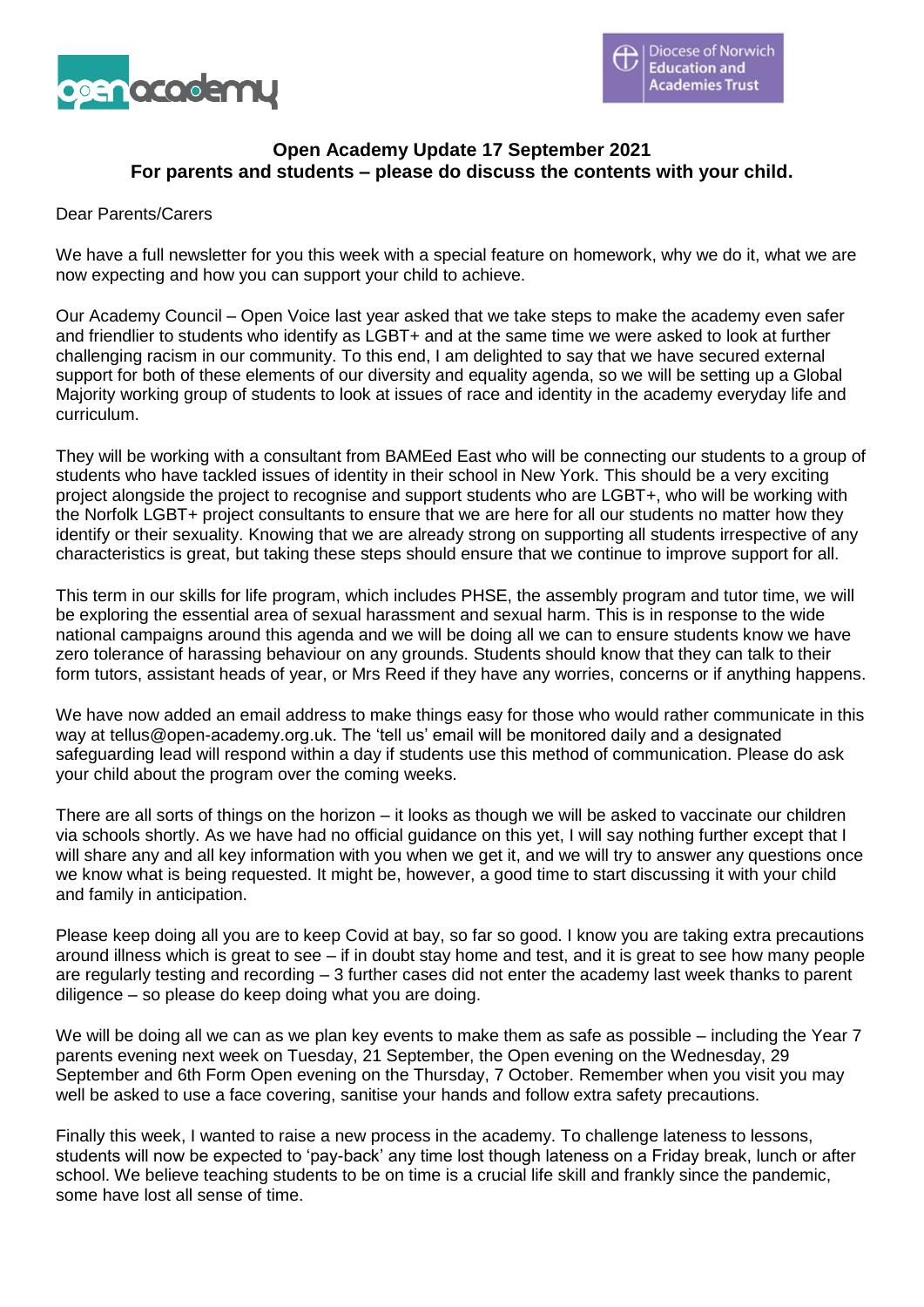

I hope you will support us in this challenge, as my first headteacher said to me when I was at school, "It's no use saying but I was only a minute late to the rail staff as you watch the train that you just missed disappear off the end of the platform!"

Have a wonderful week and I hope you enjoy the rest of the newsletter

Jon Ford **Principal** 

## **Contents:**

- **1. Parent Guide for Homework**
- **2. Lateral Flow Tests**
- **3. Year 7 News**
- **4. Year 8 News**
- **5. Year 9 News**
- **6. Year 10 News**
- **7. Year 11 News**
- **8. Sixth Form News**
- **9. Careers**
- **10. Drama**
- **11. PE**
- **12. Library News**
- **13. Attendance**
- **14. Chaplain's Reflection**

#### **1. Parent Guide for Homework**

Welcome to the new school year. I would like to hopefully answer the key questions and queries for parents and carers concerning a variety of aspects regarding homework.

At Open Academy homework is published for students and parents via Microsoft Teams.

Homework is a key part of our curriculum and focuses on consolidating and applying learning from lessons, as well as preparing students for future learning.

There is a link between homework and academic achievement. The time you spend on doing homework will develop more than academic skills alone. Homework sessions encourage your child to use their time wisely, work independently and engage better with the subject matter. It has been proven to improve students' memory and critical thinking.

Five main reasons to do homework:

- 1. Doing homework will help children develop essential learning skills that will serve them well throughout their life.
- 2. Working independently will teach children to apply skills to new situations and extend their learning ability.
- 3. Homework will teach children to find and employ resources such as libraries, internet and other learning materials. Actively searching for source materials to find information will help develop important study skills.
- 4. The evidence shows that the impact of homework, on average, is five months' additional progress. Benefits are likely to be more modest, up to two to three months' progress on average if homework is more routinely set. Ref: [https://educationendowmentfoundation.org.uk](https://educationendowmentfoundation.org.uk/)
- 5. Doing homework will aid Children now and at exam time, as it offers increased discipline for revision.

I have summarised any potential questions below in what we hope will be a helpful guide and enable you to further support your son/daughter.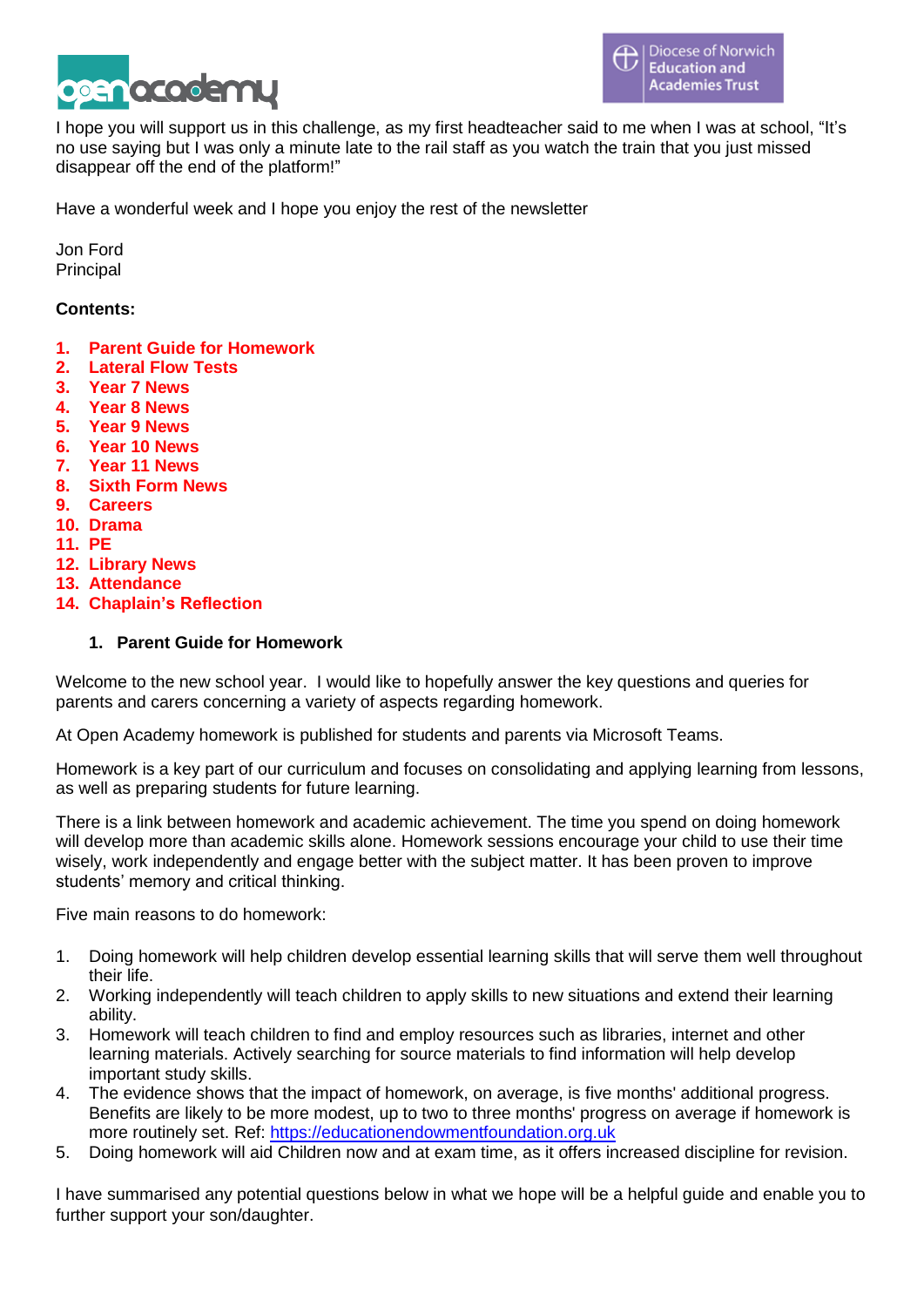

# **1. 'What is my role in homework?'**

Encouragement is a major role. Ensure that your child manages and copes with the workload. Sit with them. Talk to them about the tasks. If youngsters verbalise their learning, they are more likely to retain the knowledge.

# **2. 'I'm busy and don't have time to help. What can I do?'**

It's not essential that you sit with them and work alongside them, but showing an interest is imperative. Ask them what tasks they're undertaking tonight and sound enthusiastic!

# **3. 'I can't help because education has changed since I was at school. I don't know what my child is taught'**

You can support by appearing interested in school, reading the school newsletter, attending parents' evenings. Generally, show an interest in school. Check the school website.

# **4. 'I don't know enough about a specific topic to help my child. How can I help?'**

Youngsters thrive on rewards and encouragement. Maybe look at some information together. Help collect information. Supporting is an excellent way of helping.

# **5. 'It's noisy and there's no space at home'**

The school has several homework Hubs which run until 4.00pm. There are also opportunities at lunchtimes and break to complete homework. These homework Hubs are fully supervised and supported by our head of years who can offer additional advice and support if required.

# **6. 'How much homework should my child be doing?'**

The following has been provided for time and frequency that homework is set but it is important to remember that it is the quality of the work completed rather than the quantity. The times provided below are a weekly average and the amount set may vary from week to week.

| <b>AUTUMN TERM 2021-2022</b> |                                     |                                |                 |  |
|------------------------------|-------------------------------------|--------------------------------|-----------------|--|
| When:                        | KS <sub>3</sub>                     | KS4                            | KS <sub>5</sub> |  |
| $W/B$ :                      | English, Maths, Science Food        | Core (English, Maths, Science) | All subjects    |  |
| 13 September A               |                                     |                                |                 |  |
| $W/B$ :                      | Geography, History, MFL, Art, Drama | Option subjects                | All subjects    |  |
| 20 September B               |                                     |                                |                 |  |
| $W/B$ :                      | English, Maths Science, Computing   | Core (English, Maths, Science) | All subjects    |  |
| 27 September A               |                                     |                                |                 |  |
| W/B: 4 October B             | MFL, D&T, Music, PE, RS             | Option subjects                | All subjects    |  |
| $W/B$ :                      | English, Maths, Science             | Core (English, Maths, Science) | All subjects    |  |
| 11 October A                 |                                     |                                |                 |  |
| $W/B$ :                      | Geography, History                  | Option subjects                | All subjects    |  |
| 18 October B                 |                                     |                                |                 |  |
| <b>October Half term</b>     |                                     |                                |                 |  |
| $W/B$ :                      | English, Maths, Science             | Core (English, Maths, Science) | All subjects    |  |
| 1 November A                 |                                     |                                |                 |  |
| $W/B$ :                      | Geography, History, MFL, Art        | Option subjects                | All subjects    |  |
| 8 November B                 |                                     |                                |                 |  |
| $W/B$ :                      | English, Maths Science, Computing   | Core (English, Maths, Science) | All subjects    |  |
| 15 November A                |                                     |                                |                 |  |
| $W/B$ :                      | MFL, D&T, Food, Music               | Option subjects                | All subjects    |  |
| 22 November B                |                                     |                                |                 |  |
| $W/B$ :                      | Science, Drama, PE, RS              | Core (English, Maths, Science) | All subjects    |  |
| 29 November A                |                                     |                                |                 |  |
| $W/B$ :                      | Geography, History                  | Option subjects                | All subjects    |  |
| 6 December B                 |                                     |                                |                 |  |
| $W/B$ :                      | English, Maths                      | Core (English, Maths, Science) | All subjects    |  |
| 13 December A                |                                     |                                |                 |  |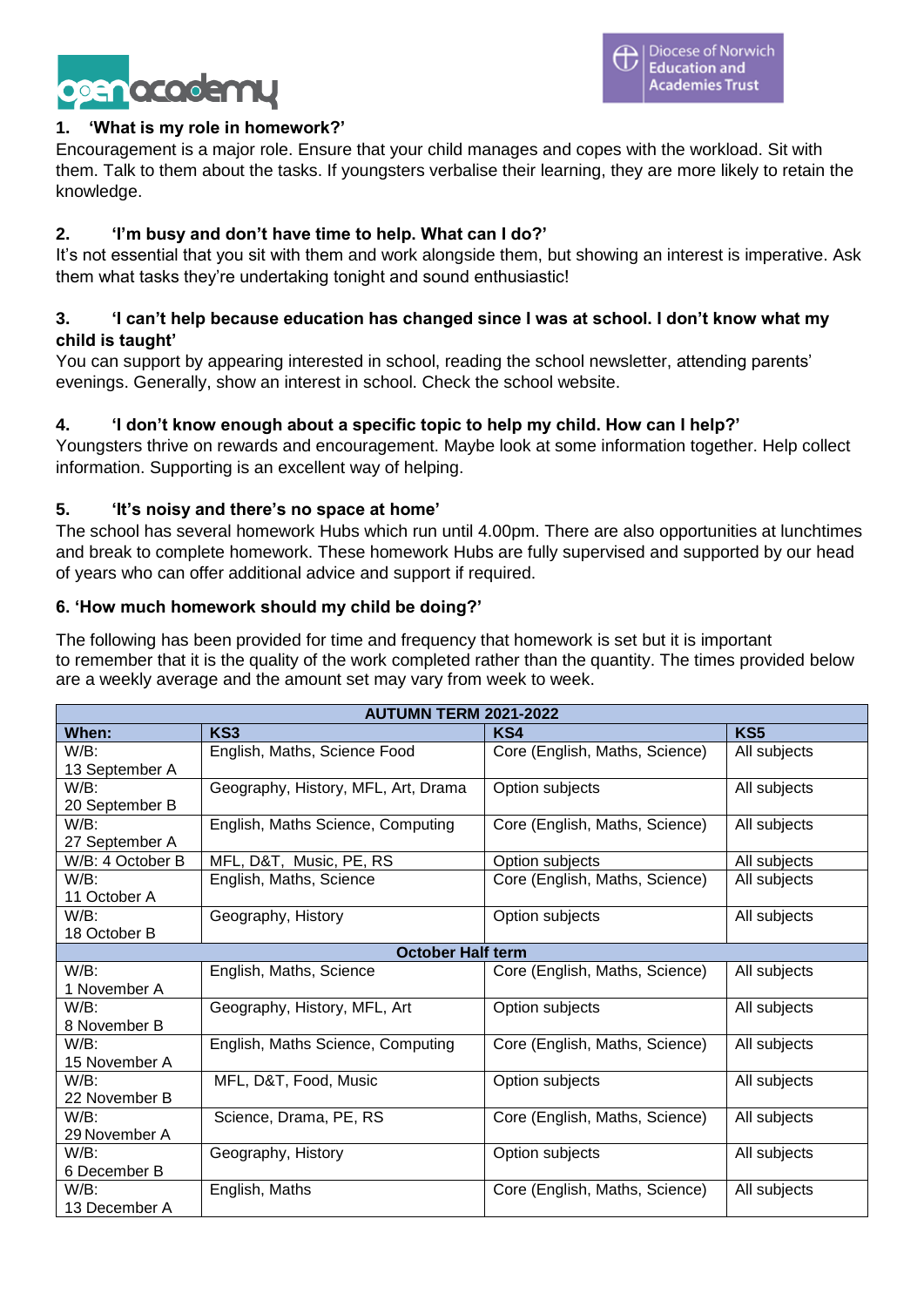

The homework set is proportionate to the number of timetabled lessons in each subject:

KS3

| <b>Subject</b>                        | Core (English,<br><b>Maths, Science)</b> | Geography,<br><b>History and MFL</b> | Art, Computing, DT,<br>Drama, Food, Music, PE<br>and RS | <b>Independent Reading</b><br>and revision. |
|---------------------------------------|------------------------------------------|--------------------------------------|---------------------------------------------------------|---------------------------------------------|
| Time per half term<br>(6 week period) | 6 hrs in total                           | 4 hrs                                | 8hrs                                                    | 6hrs                                        |

This equates to 4 hours of homework per week this includes the following breakdown.

- In English, Maths, Science: Students will receive 3 pieces of homework 40 minutes per half term.
- In Geography, History, MFL: Students will receive 2 pieces lasting 40 minutes of homework per half term.
- In Art, Computing, DT, Drama, Food, Music, PE and RS: Students will receive 1 piece lasting 1 hour of homework per half term.
- In addition to the work set in class all students in Key Stage 3/4/5 are expected to regularly revise and review their notes, seek enrichment opportunities and challenges. They are also expected to read for pleasure for at least 20 minutes a night. In addition to promoting reading for pleasure, students benefit from enhanced fluency and the wider general knowledge that arises from regular reading, thus supporting learning is all aspects of the curriculum. Literacy will continue to be promoted throughout the curriculum and reading for pleasure will be supported in all subjects' areas and through the DEAR approach (Drop Everything and Read).

At KS3 the National Average of Homework hours is 4 hours per week.

KS4

| <b>Subject</b>                        | Core (English,<br><b>Maths, Science)</b> | <b>Options</b>  | <b>RS</b>     | Independent Reading<br>and revision. |
|---------------------------------------|------------------------------------------|-----------------|---------------|--------------------------------------|
| Time per half term<br>(6 week period) | 12 hrs in total                          | 16 hrs in total | 1 hr in total | 6hrs                                 |

This equates to 6 hrs of homework per week.

- In core (English, Maths and Science): Students will receive up to 4 pieces of homework lasting 60 minutes per half term
- In option subjects: Students will receive 3 pieces of homework lasting 60 minutes per half term
- In RS: Students will receive 1 piece of homework lasting 60 minutes per half term
- No homework set for core PE

The national average of homework for KS4 is 6 hours per week.

### KS5

Students to receive homework every week lasting 120 minutes from each of their subject teachers

### **7. 'My child doesn't tell me about homework. What can I do?'**

You can log into Microsoft Teams to track and monitor the homework and for notices from class teachers. Ask your son/daughter's form tutor if any issues. Ask your child open questions about today's learning at school.

Also, on our school website we have links to our "how to videos" on You Tube.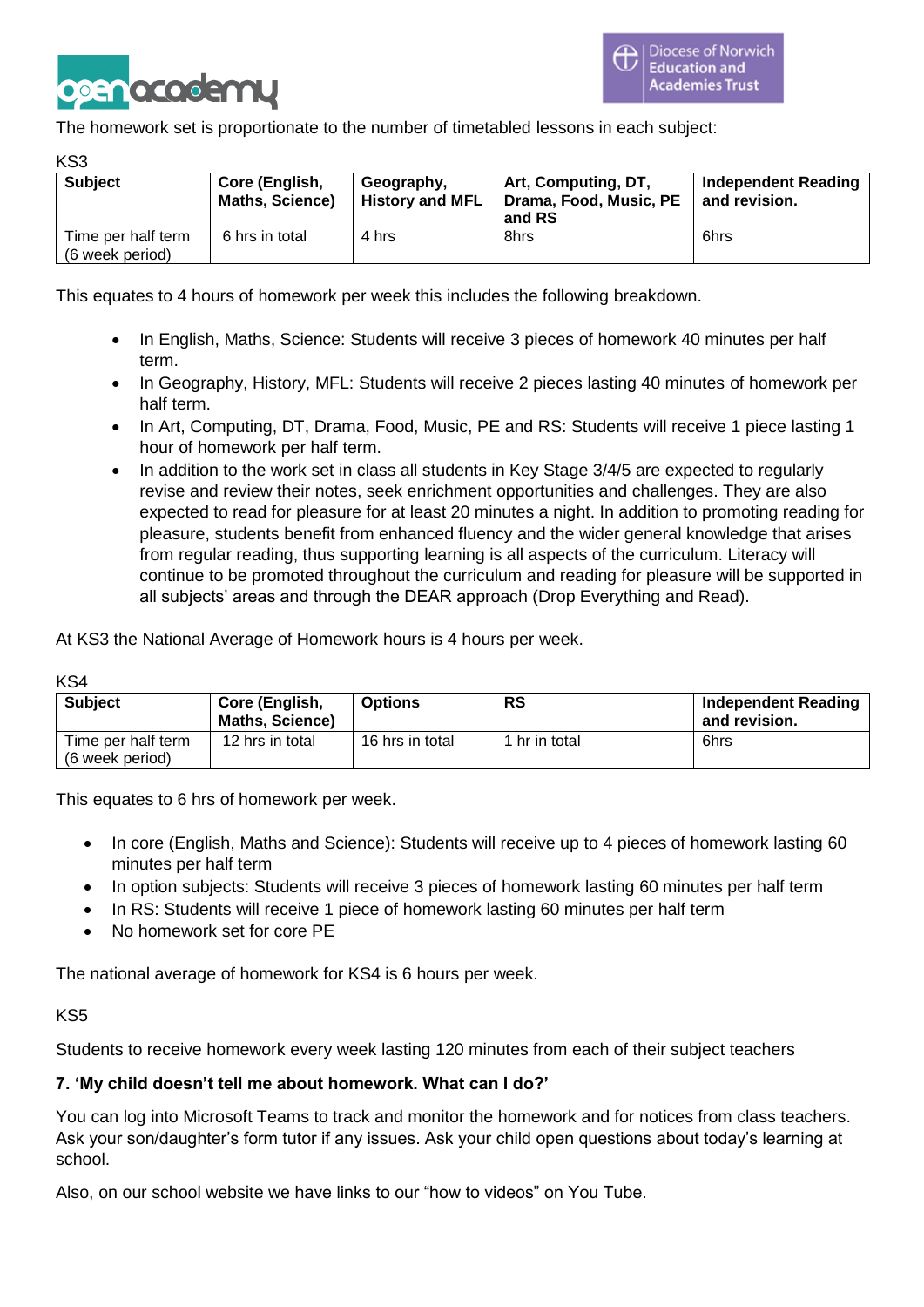

# **8. 'All my child seems to do is finish off work done in classes**

It is important from time to time to finish off classwork. However, homework should take many forms. If you aren't sure – ask or send in a query.

## **9. 'My child spends more time than is necessary on their homework'**

Students work at different speeds. However, if they are spending inordinate amounts of time on tasks make a note and send an email to the subject teacher.

# **10. 'My child finds the homework too easy and/or finishes it too quickly.'**

As previously stated, students work at different speeds, however, should your child be finding the work too easy or completing quickly, they can always do the extension activities that are suggested. It is also worthwhile checking the quality of the work that is completed as well. Should the work remain unchallenging please inform the class teacher in the first instance.

Finally, homework is used to support classwork. It is an attempt to help youngsters become independent learners and more importantly form a base of good practice which can be built on in future years. Open Academy regards homework as an integral part of the learning process. We hope you've found this guide useful. If you would like to make any suggestions for improvement, please contact me.

Mr Fisher Assistant Principal

### **2. Lateral Flow Tests**

Thank you for continuing the lateral flow testing at home, you should now be receiving the reminder notifications again which you can also use for logging test results. Please continue to record the results so we can see that students are keeping up to date with testing.

If a student has tested positive recently then they will not need to resume testing until 90 days after their positive test result. If this is the case and you would like us to stop sending test kits home then please let us know.

Mrs Appleby Business Manager

### **3. Year 7 News**

We are very pleased with the continued effort from our Year 7 students. The exams officer was extremely complimentary regarding their conduct in the CAT assessments.

An email has been sent out, and letters sent home, regarding the Year 7 parents meeting on Tuesday, 21 September. This is an opportunity for you, as parents, to meet your child's tutor and to discuss how they have settled in and address any concerns that you have.

Please make the appointment online but the meeting is face to face.

If you are unable to attend but have any concerns about your child, please contact their tutor at school.

Please remind your child that if they are cycling into school, that they must be wearing a helmet, ensure that their bike is locked and not to cycle in the school grounds. We have had couple of near misses with bike verses pedestrian this week. Students must walk with their bike in the school grounds.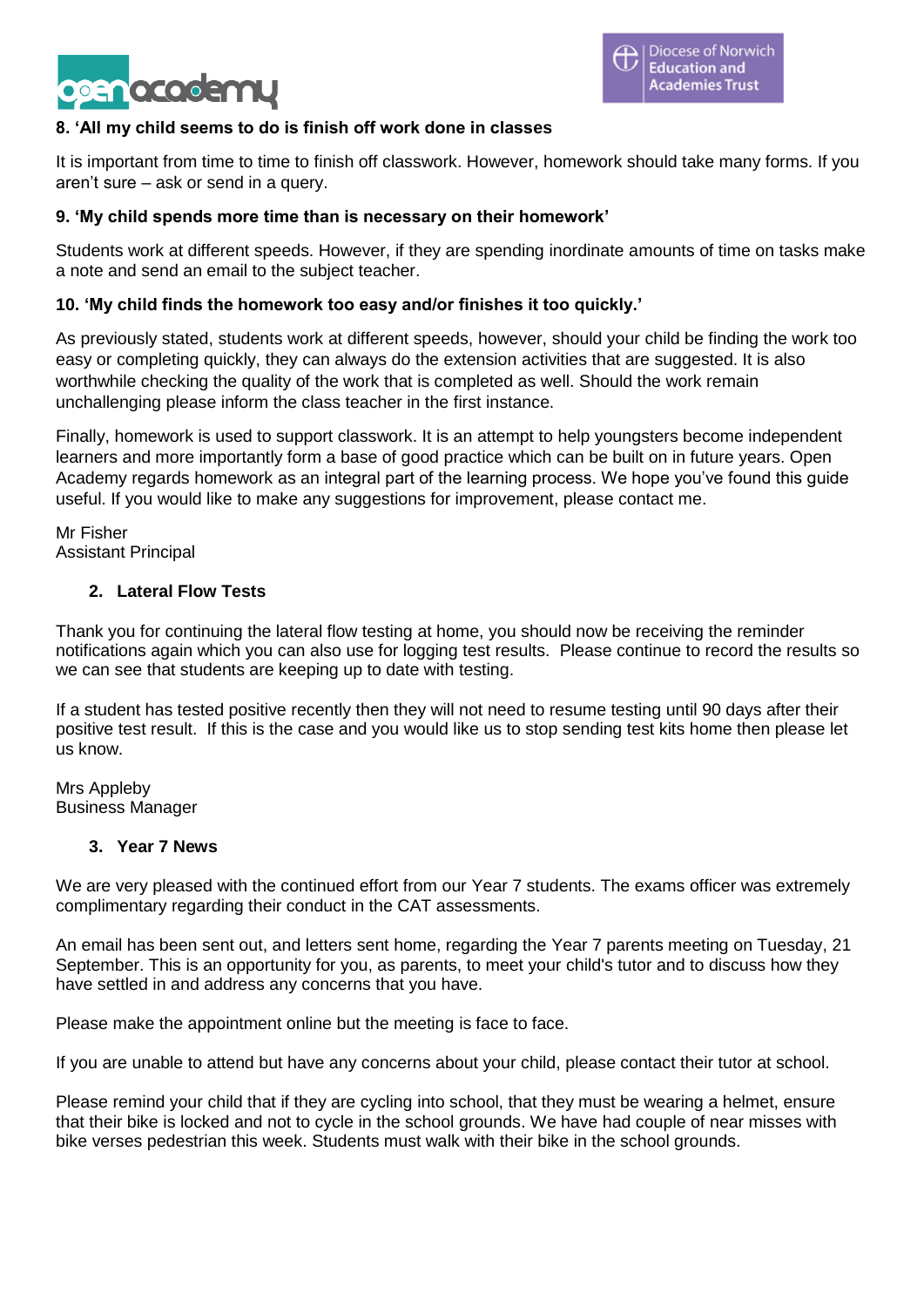

Students who have gained the most achievement points this week:

| <b>Isla Armes</b>    | 24 |
|----------------------|----|
| <b>Tiffany Scott</b> | 21 |
| Nyomi Harris         | 21 |
| Kieran Sinclair      | 15 |
| <b>Mason Fuller</b>  | 15 |
| Juhasz Jason         | 15 |

Mrs Pearsall – Head of Year 7 Mrs Middleton – Assistant Head of Year 7

#### **4. Year 8 News**

Wow! What an amazing start to Year 8. It has been great to see students complete their first full week of year 8 with such positive attitudes and demonstrating some outstanding LEARNT behaviour. Now is the time where the year team are starting to look at the Student Leadership Team and Ambassadors for the year group and we would like to remind students that every student has the opportunity to apply if they wish. It is a privilege and students must demonstrate they can behave responsibly and act as good role models to other students in the academy. If successful students will have the opportunity to attend Student Council and Student Voice meetings, as well as supporting the academy with other events such as parents' evenings and open evenings.

We would just like to take this opportunity to remind students that shirts must be tucked in correctly and phones must only be used during social time, if sat down at a table. Please also be aware that if your child has a Hub session on their timetable, they are expected to attend. This is a supportive session to help them with any homework that has been set this academic year and your support in ensuring they attend is greatly appreciated. If you have any questions about Hub sessions then please do let us know.

There has been an amazing 2290 achievement points issued since we have been back in school. Well done to D8 Mr Walters form who have received 425 achievement points so far this week. Top individual achievers so far:

Liam Kerr Keeley Youngs Mohammed Ali Areen Lily- Anna Nash Roman Taylor Oskar Coleman Tyler Hanwell Tyler Paul Ty Cook Laurence Hawkins Layla Moody

Well done Year 8! Keep up the hard work!

Ms Whitwood and Mr Crawford - Heads of Year 8 Mrs Lamb - Assistant Head of Year 8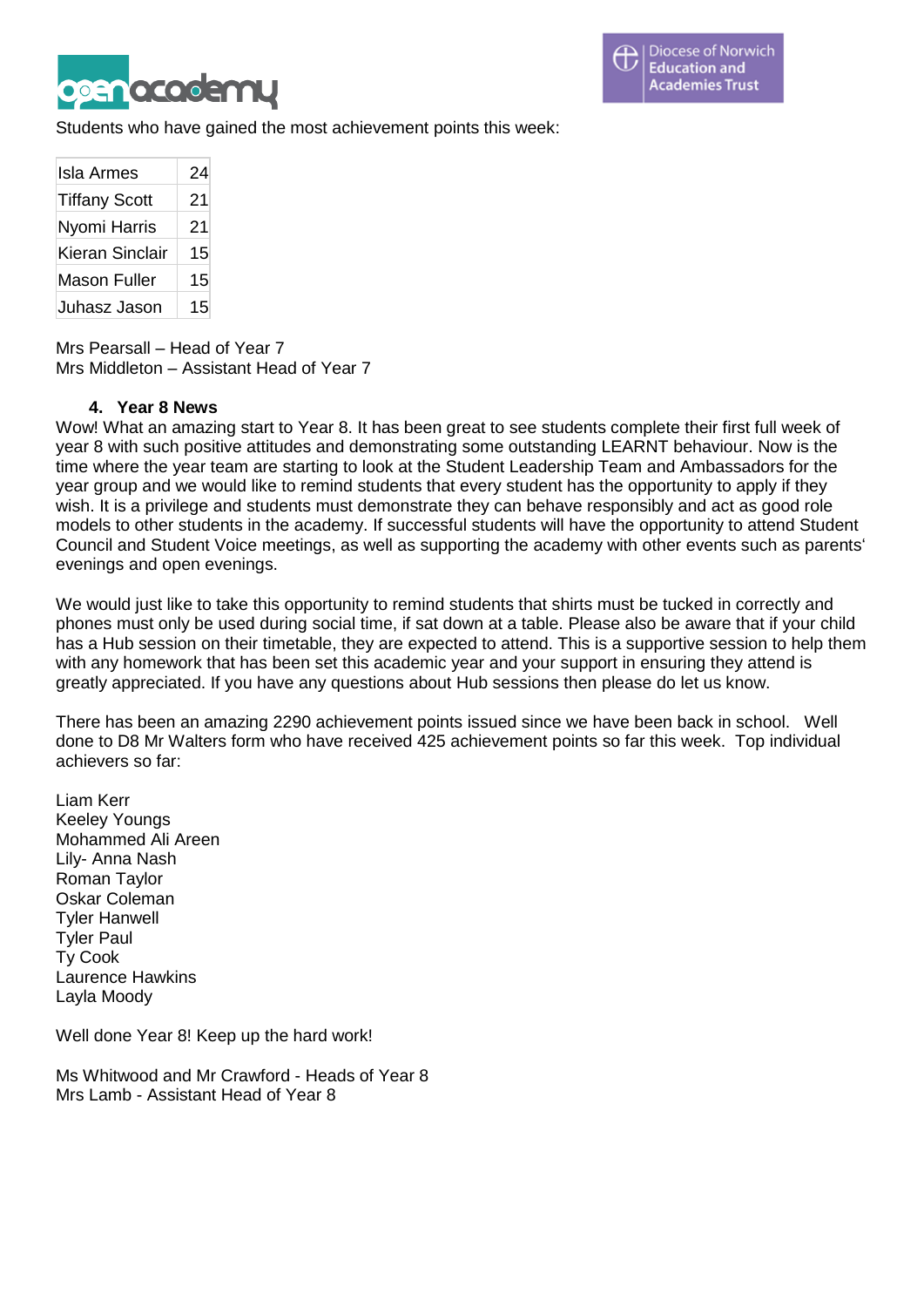

# **5. Year 9 News**

Students have now been back for a full week at Open Academy and some fantastic learning has been taking place. The vast majority of students have received over 25 achievement points so far this term with some higher than 50.

Uniform is still a big focus with students being reminded to keep their shirts tucked in at all times and their blazers on while in the building. There have only been a couple of students not having their blazers this week, which is a great start. Please can you also remember that there should not be any students wearing leggings, short skirts, tight trousers or facial piercings. Please see the school uniform policy for further clarification.

Hubs began again this week and will continue to do so with an aim for students to catch up on missed homework. This will continue to develop during the school year.

So, all in all, a great positive start to the academic year for Year 9 with just one or two tweaks to be made in the future.

Mr Pickup – Head of Year 9 Mrs Smith – Assistant Head of Year 9

### **6. Year 10 News**

We've had an amazing 1,387 achievement points awarded in the past week to Year 10. It has been an encouraging start to the academic year with students working hard in their lessons. Well done to each and every one of our students. The following students achieved the most achievement points this week: Lauren Aldous, Joshua Carter-Strike, Erin O'Neill, William Orr, Owen Middleton, Dalia Rosca, Gerrard Sandell, Rose Wheatley, James Hoye and Mille Walker.

Good luck to our Duke of Edinburgh students going on their first trip today and camping overnight. We look forward to the photos and hope the weather stays fine.

A reminder that the school photographer is in school on Monday.

Football club training starts Monday after school for all Year 10 students. The club will finish at 4.00pm.

We have had a few applications for Head Boy and Head Girl. Student Voice nominees are coming through for each tutor group. If anyone is interested please encourage them to apply.

Hannah Jordan, Dalia Rosca and Lola Pauling have bravely entered the muddy 5k Race for Life on 17 October 2021. Please find a sponsorship link if you would like to sponsor them. <https://fundraise.cancerresearchuk.org/page/unknown-nerds>

Homework Hubs are running after school. If your child has a hub session on their timetable it is important that they attend. Please let us know if your child has any issues completing homework on Microsoft Teams. Microsoft Teams video guides are available through the school website by going to Student> Learning Area.

Library clubs are starting up next week and Manga & Comics club is taking place on Monday after school. Books and Biscuits Club will be taking place during Thursday lunchtime. The library is also open after school Wednesday-Friday for students to use the library for homework etc. All clubs are open to all students. Please look at the library section of this newsletter.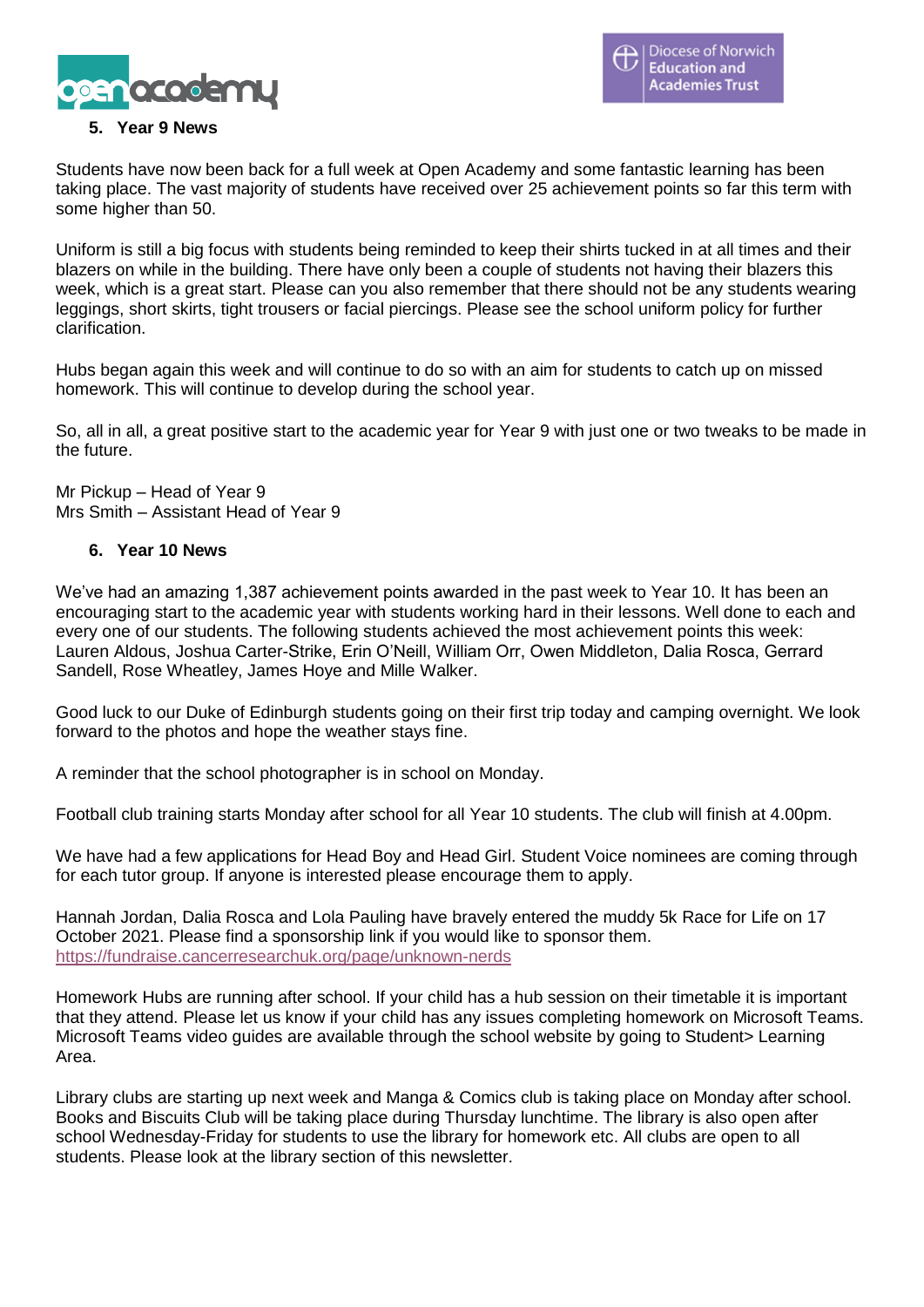

The Open Ark is open to Year 10 and 11 on a Thursday lunchtime for social clubs, table tennis, table football and board games.

Mr Lambert – Head of Year 10 Mrs Roe – Assistant Head of Year 10

# **7. Year 11 News**

After the strong start last week, it's wonderful to see that Year 11 are going from strength to strength! Overall their attitude is brilliant and if this continues they will do themselves very proud indeed. Thank you to all parents who are helping with ensuring the students arrive to school in correct uniform, and for the support with the new period 6. The students have been invited to the sessions that they need to attend and these will really benefit them.

Their collective achievement points this week are 1552, which is amazing. The top five students are:

| 32 |
|----|
| 31 |
| 31 |
| 29 |
| 28 |
|    |

Keep up the great work!

The students should be used to their new homework routines now, so please remind them to do their homework in the week it is set. The homework timetable has been developed in such a way as to stop homework mounting up and students feeling overwhelmed, so they should be keeping to this schedule.

Details of a Next Steps Fair will be sent home on Monday, so look out for the letter in their bags.

Mrs Clayton – Head of Year 11 Mrs Roberts – Assistant Head of Year 11

### **8. Sixth Form News**

Happy first full week of lessons Year 12 and 13 students!

We have had a great week this week and everyone has settled in really well. I am so pleased to see the majority of students utilising private study time, and that almost all students have handed all homework in by the deadline set. Please keep this up as it stands you in good stead for the upcoming year.

A few events below:

### **Personal Statement writing course:**

We will be covering this for Y13 soon, but in case any of you wanted to get a head start: **HE Guidance: It's UCAS Personal Statement Week – Have You Started Yours? Thursday 23 September 16.30-17.00** Info and booking: [https://www.channeltalent.co.uk/event/he-guidance-its-ucas-personal-statement-week](https://www.channeltalent.co.uk/event/he-guidance-its-ucas-personal-statement-week-have-you-started-yours-with-hannah-wake-lydia-newton-higher-education-advisers-from-university-of-east-anglia/)[have-you-started-yours-with-hannah-wake-lydia-newton-higher-education-advisers-from-university-of-east](https://www.channeltalent.co.uk/event/he-guidance-its-ucas-personal-statement-week-have-you-started-yours-with-hannah-wake-lydia-newton-higher-education-advisers-from-university-of-east-anglia/)[anglia/](https://www.channeltalent.co.uk/event/he-guidance-its-ucas-personal-statement-week-have-you-started-yours-with-hannah-wake-lydia-newton-higher-education-advisers-from-university-of-east-anglia/)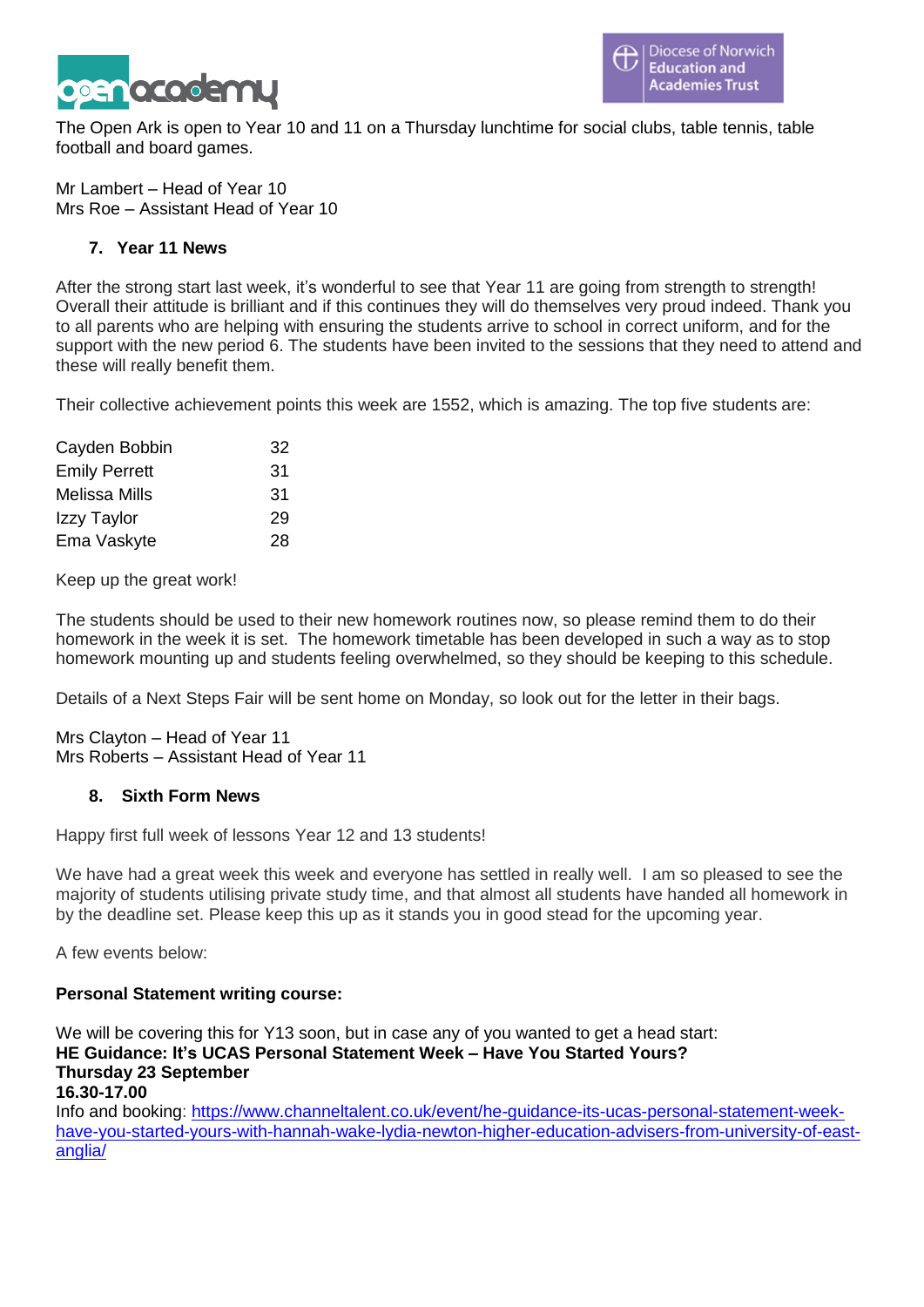

# **Free online event for parents and carers to explore the world of Higher Education:**

## **Higher Education Information evening**

**When:** Wednesday 29<sup>th</sup> September **Time:** 18:30 – 19:15 **Where:** Zoom (link provided during registration)

Register here: Take Your Place at the Parent & Carer Higher Education [Information](https://www.eventbrite.co.uk/e/take-your-place-at-the-parent-carer-higher-education-information-evening-tickets-167857045943) Evening Tickets, Wed 29 Sep 2021 at 18:30 | [Eventbrite](https://www.eventbrite.co.uk/e/take-your-place-at-the-parent-carer-higher-education-information-evening-tickets-167857045943)

Mrs Molloy Head of Sixth Form

#### **9. Careers**

The Greater Norwich Opportunities Fair is back this year as a 'real' event at The Top of the Terrace, Carrow Road on 6 October 12.00-7.00pm. This is an event aimed at Year 11 students and their families who are considering Post 16 choices and is a great chance to meet representatives from Sixth Forms, Colleges, Apprenticeship providers and Employers. The event is free to attend and the attached flyer gives details of how to register or alternatively students can collect a letter from the Year 11 Office which explains all!

Mrs Davies Careers Facilitator and Assistant Head of Sixth Form

#### **10. Drama**

Open Drama Club will be starting on Wednesday, 22 of September after school 3.15-4.15 in the drama studio (F62). It is open to all KS3 students and is an opportunity to meet new people, practice drama skills and work towards performances.

Due to the damage done to the floor of the Drama Studio, I have had to make the decision that drama for students in Year 7 & 8 will be done in bare feet. This is because outdoor shoes leave marks on the floor and brings mud, grass etc into the practical space which students are then trying to work in. Just wearing socks causes a health and safety risk as students are more likely to fall when moving around the space. However, if your son/daughter has gravity style trampoline socks with the grips underneath then this would be acceptable. I would also advise that students who choose to wear a skirt for drama bring shorts/plain black leggings to put on for practical sessions.

Mrs Ormosi Teacher

### **11. PE**

We are delighted to announce that we are now able to begin running our extra-curricular programme from next week. To begin with, some sessions will be put on for students at lunch times, prior to after-school activities beginning the week after.

Each year group will have the opportunity to play some badminton, basketball, or anything else in the sports hall during lunch. Students can simply bring trainers to take part or remain in their PE kit if they have PE before or after their lunch.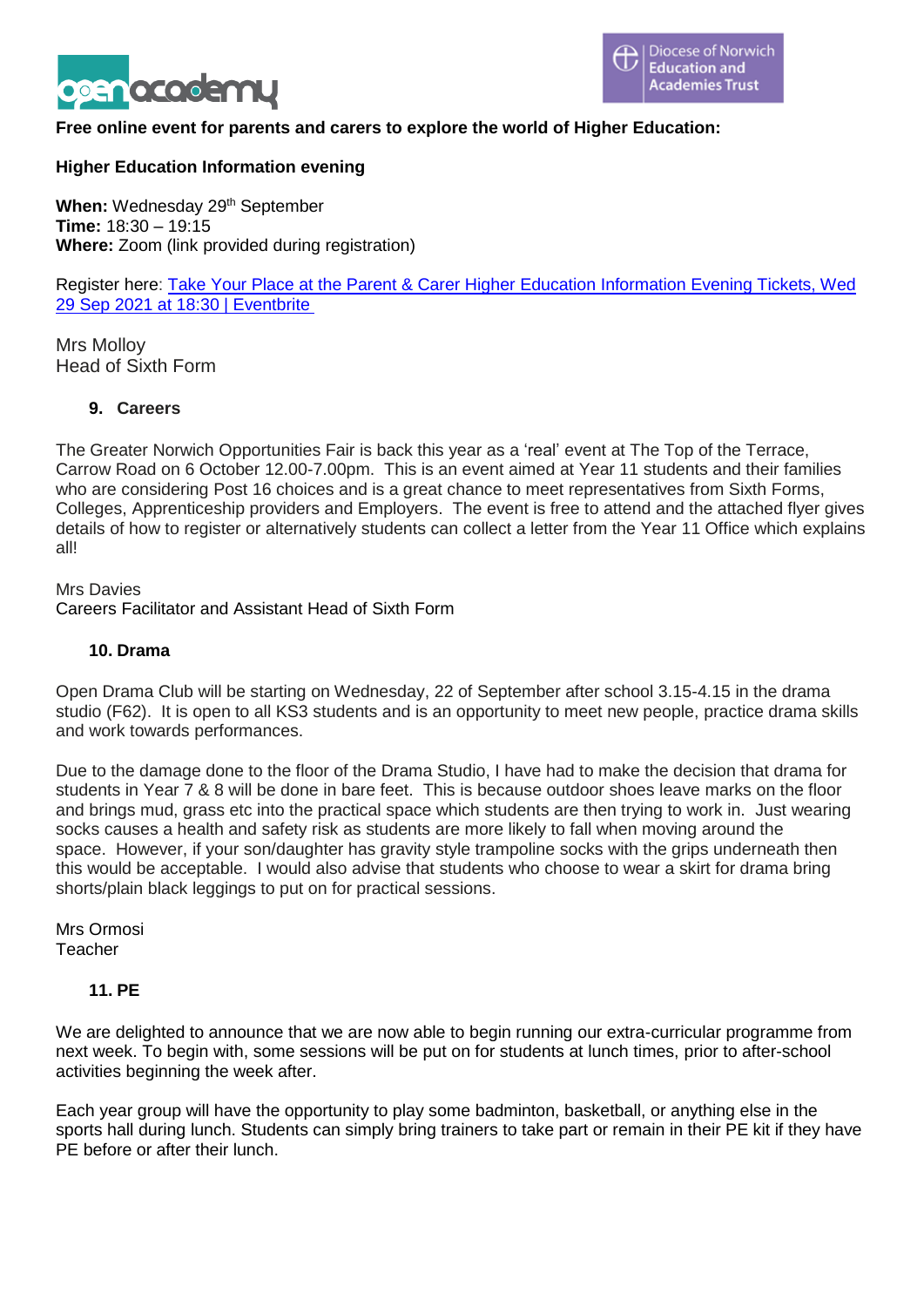

The following times are available.

| Monday -    | Year 11           | 1:30-2:00   |
|-------------|-------------------|-------------|
| Tuesday -   | Year 9            | $1:00-1:30$ |
| Wednesday - | Year <sub>7</sub> | 12:30-1:00  |
| Thursday -  | Year 8            | $1:00-1:30$ |
| Friday -    | Year 10           | 1:30-2:00   |

Students will then be given more information next week about the return of after-school clubs, where we are intending to run, football, netball, basketball, and remote-control model club (with Mr Pimlott).

Mr Richardson Teacher

### **12. Library News**

We are currently accepting applications for our student librarian programme. This is a fantastic opportunity for students who love books and the library to get more involved with school life. To apply, students should create a poster (by hand or using ICT) to showcase why they would make a good member of the team. Applications close on Thursday, 30 September. Students in Year 8 and above are able to apply and should see Miss Ling for more information.

We're also very excited for our library clubs to restart next week. Students do not need to sign up in advance, but can simply turn up to take part. The following clubs are running this term:

# **Books & Biscuits**



What is it? Our lunchtime reading club is a chance for students to share what they've been reading and get new reading recommendations while enjoying some snacks.

When: Thursday lunchtimes. \*Students may have their lunch in the library during this club (a packed lunch or dry food from the canteen only. No hot meals.)

Miss Ling **Librarian** 

#### **13. Attendance**

For week 7.9.2021 to 11.9.2021, we had an amazing 461 students who achieved 100% attendance from Year 7 to 11. We also had 48 students in our 6th Form who also achieved 100% attendance. Well done to all those students!

Our attendance for 7.9.2021 to 11.9.2021 was 95.79 % for Years 7-11 and for the 6<sup>th</sup> Form, it was 98.76%. Well done!

Last week, an attendance at school and legal intervention letter was sent to all parent/carers in Year 7-11 via email. In case you did not receive this, please find this letter, as attached.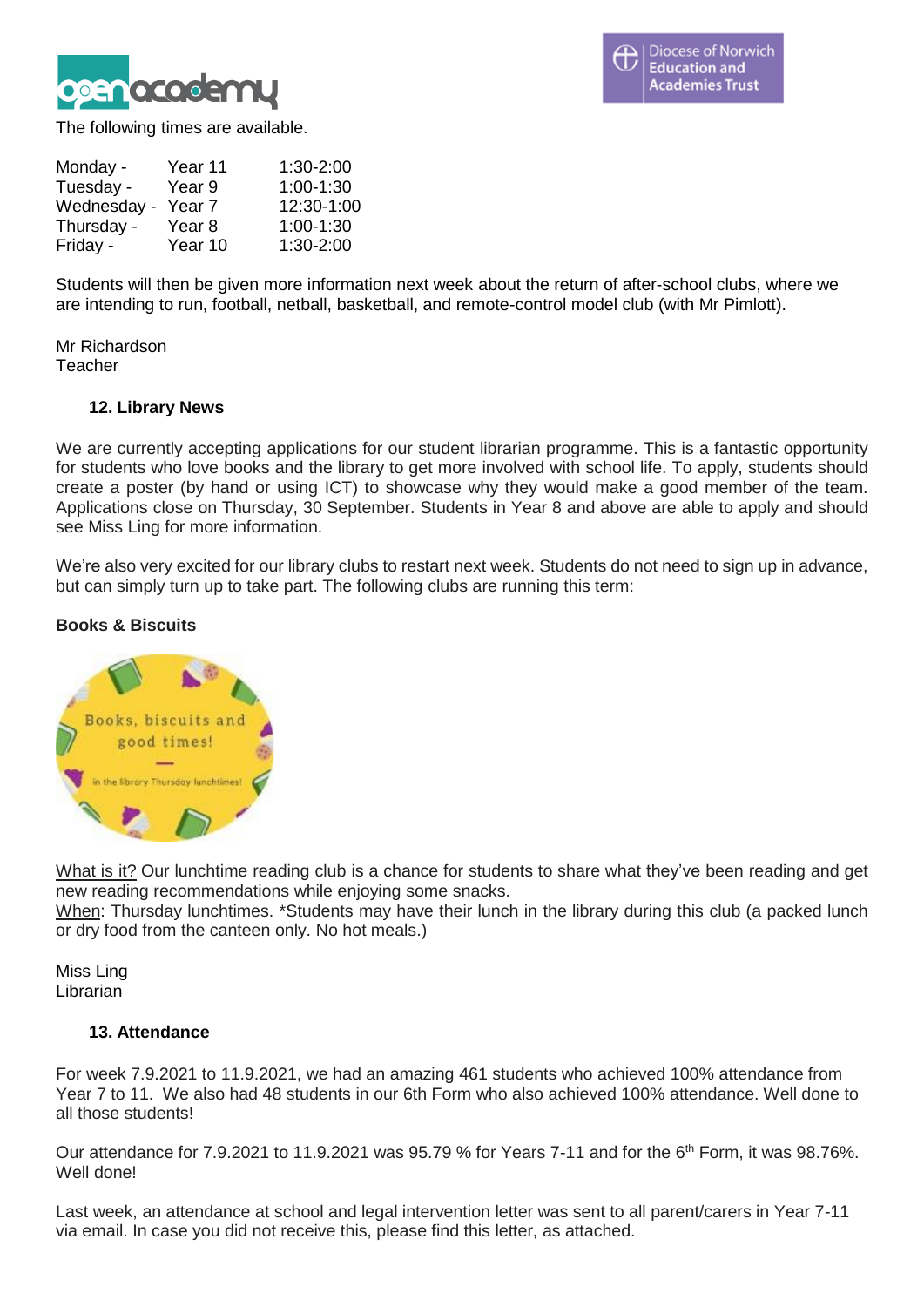

Just a reminder that If your child is absent due to illness, medical appointment etc, please contact eeception or email [student.absence@open-academy.org.uk](mailto:student.absence@open-academy.org.uk) to inform us of the reason for their absence before 8.30am, if possible.

For any absence in term time i.e. holidays, please could you kindly complete and return a form prior to the absence. These forms are available from reception.

We are currently monitoring punctuality of students to school and also to lessons. Please could you reiterate the importance of punctuality to your son/daughter.



Mrs Ganson Attendance Officer

# **14. Chaplain's Reflection**

In this life, through the good times and the bad, we can all lead in something to make a difference. An example of this is found in a poem by Christian Larson and its very inspirational:

*To be so strong that nothing can disturb your peace of mind.*

*To talk health, happiness and prosperity to every person you meet.*

*To make all your friends feel that there is something in them.*

*To look at the sunny side of everything and make your optimism come true.*

*To think only of the best, to work only for the best and expect only the best.*

*To be just as enthusiastic about the success of others as you are about your own.*

*To forget the mistakes of the past and press on to the greater achievements of the future.*

*To wear a cheerful countenance at all times and give every living creature you meet a smile. To give so much time to the improvement of yourself that you have no time to criticize others.* To be too large for worry, too noble for anger, too strong for fear, and too happy to permit the *presence of trouble.*

*Promise yourself these things.*

Mark Pimlott **Chaplain**